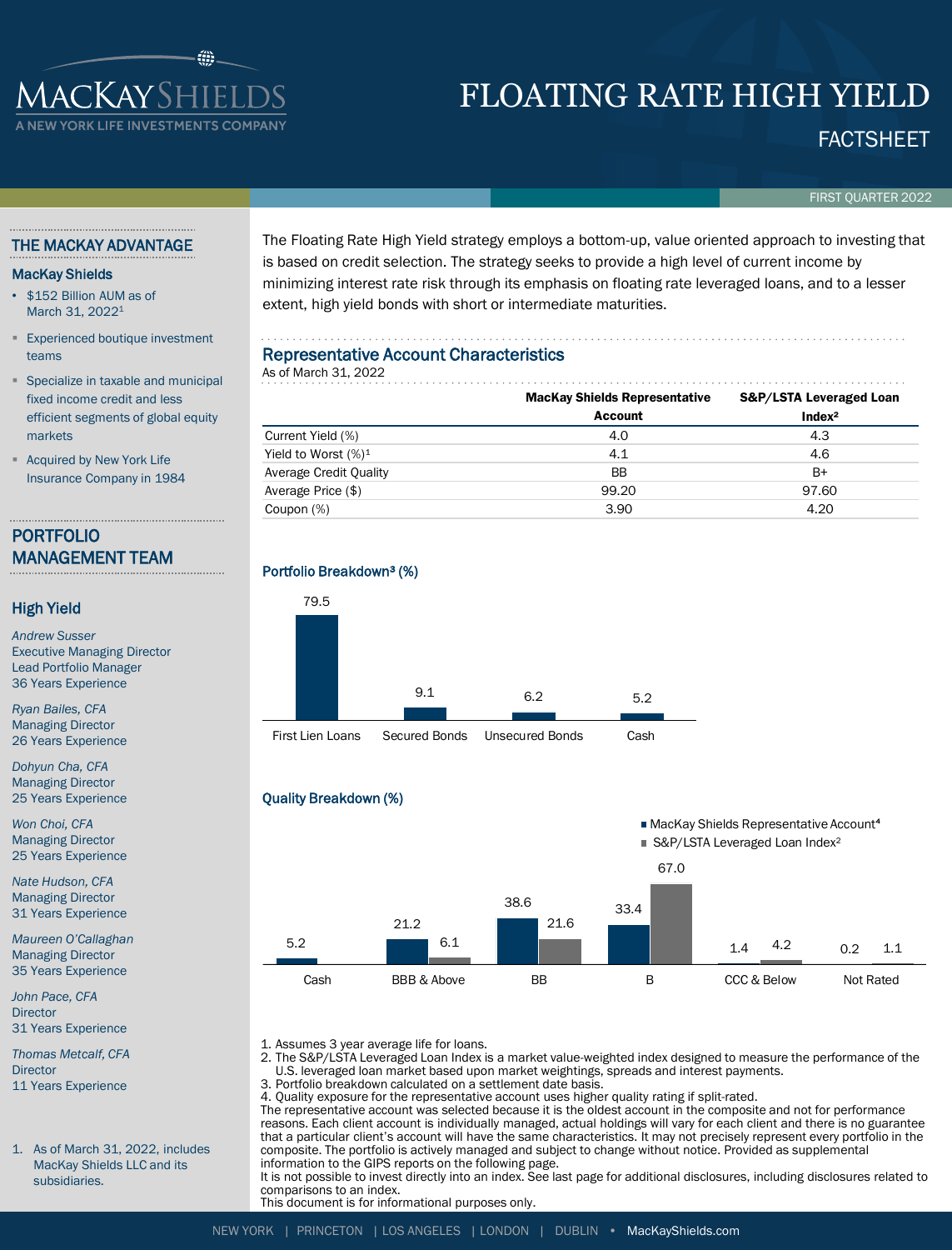



#### Composite Disclosures

|                  | <b>MacKay Shields MacKay Shields</b> |                | S&P / LSTA                 |                  |               |          |                  |                    |                   |
|------------------|--------------------------------------|----------------|----------------------------|------------------|---------------|----------|------------------|--------------------|-------------------|
|                  | <b>Composite Gross Composite Net</b> |                | <b>Leveraged Loan</b>      | <b>Composite</b> | Benchmark $1$ |          | <b>Composite</b> |                    | <b>Internal</b>   |
|                  | <b>Returns</b>                       | <b>Returns</b> | Index <sup>1</sup> Returns | 3-Yr St Dev      | 3-Yr St Dev   | No. of   | <b>Assets</b>    | <b>Firm Assets</b> | <b>Dispersion</b> |
| Period           | (%)                                  | (%)            | (%)                        | (%)              | (%)           | Accts.   | (SMil)           | (SMil)             | (%)               |
| 2022 (Thru 3/31) | $-0.4$                               | $-0.5$         | $-0.1$                     | 6.3              | 8.4           | $\leq 5$ | 81               | 151.937            | N/A               |
| 2021             | 4.7                                  | 4.1            | 5.2                        | 6.4              | 8.5           | ≤5       | 81               | 163.646            | 0.0               |
| 2020             | 3.8                                  | 3.2            | 3.1                        | 6.6              | 8.7           | $\leq 5$ | 67               | 153.995            | 0.0               |
| 2019             | 9.4                                  | 8.8            | 8.6                        | 2.4              | 2.8           | ≤5       | 56               | 131.978            | 0.0               |
| 2018             | 1.3                                  | 0.7            | 0.4                        | 2.1              | 2.9           | ≤5       | 50               | 107.467            | 0.0               |
| 2017             | 4.4                                  | 3.8            | 4.1                        | 1.7              | 2.7           | ≤5       | 49               | 98.098             | 0.0               |
| 2016             | 8.7                                  | 8.0            | 10.2                       | 1.9              | 2.9           | $\leq 5$ | 47               | 94.540             | 0.0               |
| 2015             | 3.0                                  | 2.4            | $-0.7$                     | N/A              | N/A           | $\leq 5$ | 42               | 89.196             | 0.0               |
| 2014             | 2.5                                  | 1.8            | 1.6                        | N/A              | N/A           | $\leq 5$ | 41               | 91.626             | 0.0               |
| 2013 (Since 7/1) | 4.5                                  | 4.2            | 2.9                        | N/A              | N/A           | $\leq 5$ | 26               | 80.331             | N/A               |

#### 1. S&P/LSTA Leveraged Loan Index

The High Yield Floating Rate Composite includes all discretionary high yield floating rate accounts managed with similar objectives for a full month, including those accounts no longer with the firm. The strategy focuses its investments in variable or floating rate loans and other floating rate debt securities on highyield investments in loan participation interests (bank debt). This strategy may also purchase fixed-income debt and short-term instruments. Investments will be predominantly rated below investment grade or unrated. Gross-of-fees composite performance reflects reinvestment of income and is a marketweighted average of the time-weighted return, before advisory fees and related expenses, of each account for the period since inception. Net-of-fees composite performance is derived by reducing the monthly gross-of-fees composite by 0.05%, our highest monthly fee. Policies for valuing investments, calculating performance, and preparing GIPS reports are available upon request. GIPS® is a registered trademark of CFA Institute. CFA Institute does not endorse or promote this organization, nor does it warrant the accuracy or quality of the content contained herein. Performance is expressed in US Dollars. The composite inception and creation date is 7/1/13. All portfolios in the composite are fee-paying portfolios. There can be no assurance that the rate of return for any account within a composite will be the same as that of the composite presented. Past performance is not indicative of future results.

MacKay Shields LLC, an SEC-registered investment adviser, claims compliance with the Global Investment Performance Standards (GIPS®) and has prepared and presented this report in compliance with the GIPS standards. A complete list of composite descriptions is available upon request. The firm has been independently verified from January 1, 1988 through December 31, 2021. The verification report is available upon request. A firm that claims compliance with the GIPS standards must establish policies and procedures for complying with all the applicable requirements of the GIPS standards. Verification provides assurance on whether the firm's policies and procedures related to composite and pooled fund maintenance, as well as the calculation, presentation, and distribution of performance, have been designed in compliance with the GIPS standards and have been implemented on a firm-wide basis. Verification does not provide assurance on the accuracy of any specific performance report. A list including composite descriptions, pooled fund descriptions for limited distribution pooled funds, and broad distribution funds is available upon request. The primary benchmark for this composite is the S&P/LSTA Leveraged Loan Index. The Credit Suisse Leveraged Loan Index was the primary benchmark until 9/30/21. It was removed due to data transparency issues. The benchmark was changed retroactively because returns for the two indices were not meaningfully different through 9/30/21. The correlation of monthly index returns from composite inception through 9/30/21 was 0.999. Indices do not incur management fees, transaction costs or other operating expenses. Investments cannot be made directly into an index. The S&P/LSTA Leveraged Loan Index is referred to for comparative purposes only and is not intended to parallel the risk or investment style of the portfolios in the MacKay Shields Composite. Internal dispersion is calculated using the equal-weighted standard deviation of annual gross returns of those portfolios that were included in the composite for the entire year. The three-year annualized standard deviation measures the variability of the composite gross returns and the index returns over the preceding 36-month period. The threeyear annualized standard deviation is not presented for periods prior to 2016 because the composite did not have a three-year track record.